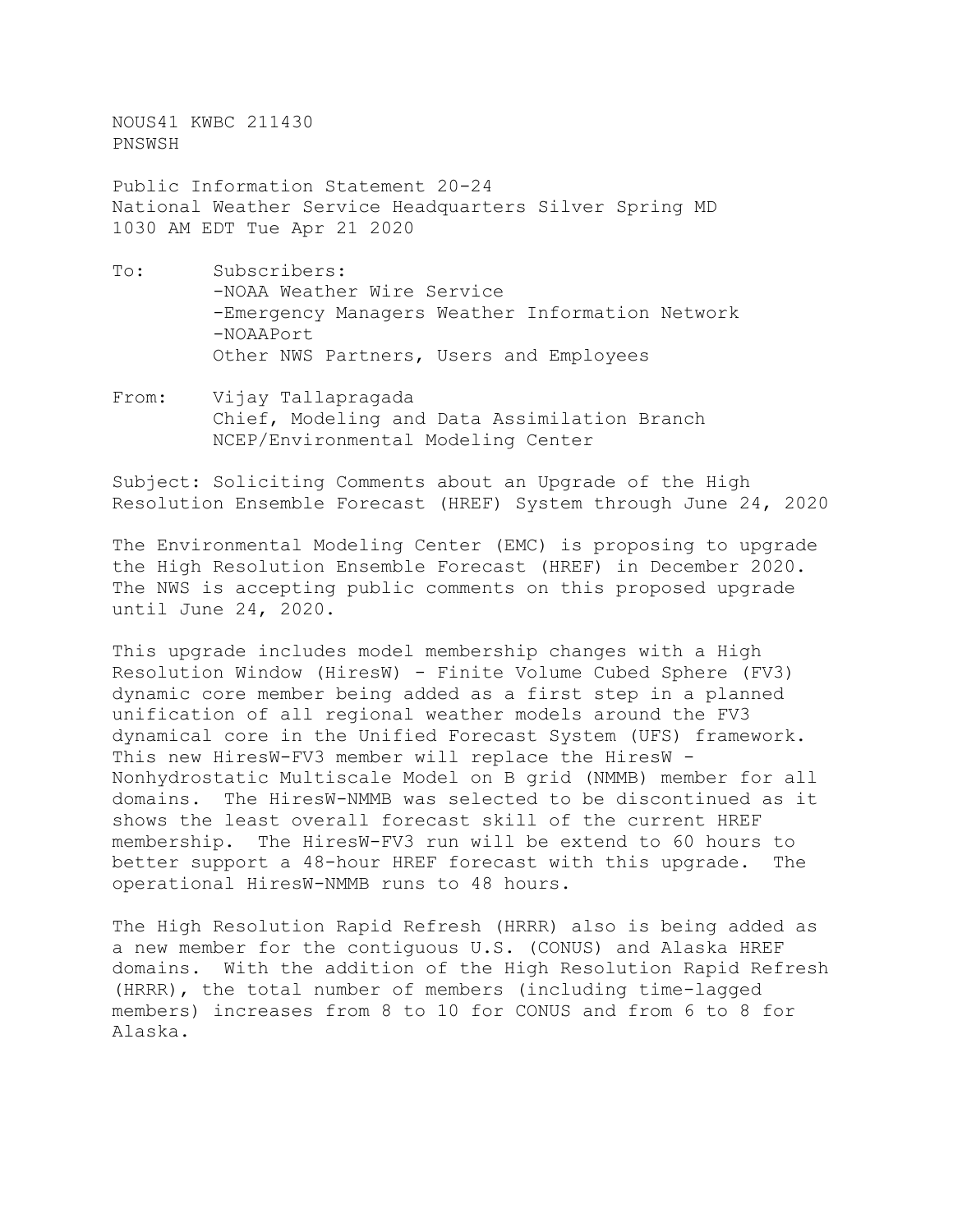Also included with the proposed upgrade are a number of product additions and refinements: - Extends the forecast length to 48 hours from the current 36 hours. - Replaces lower threshold quantitative precipitation forecast (QPF) and snow probabilities currently produced with neighborhood maximum probabilities with Ensemble Agreement Scale (EAS) probabilities. - Replaces probability-matched mean QPF with a local probability-matched mean QPF. - Refines how 10 meter above ground level wind speed probabilities are generated, changing from point probabilities of instantaneous wind speed to neighborhood maximum probabilities of hourly maximum wind speed. - Adds probabilities of QPF exceeding recurrence interval and flash flood guidance values for the CONUS domain only. - Adds a lightning probability field. - Adds a mean skin temperature field. - Modifies the thresholds for maximum updraft helicity probabilities (current production HREF generates for 25 and 100 m^2/s^2; proposed HREF generates probabilities for 25, 75, and 150  $m^2/s^2$ . Graphical comparisons of parallel output are available at these

websites through at least June 29, 2020:

- Comparing the real-time HREF parallel and operational HREF:

<https://www.emc.ncep.noaa.gov/mmb/mpyle/hrefv3/>

- Comparing the operational HiresW-NMMB and parallel HiresW-FV3:

[https://www.emc.ncep.noaa.gov/mmb/mpyle/hiresw/nmmb\\_fv3/](https://www.emc.ncep.noaa.gov/mmb/mpyle/hiresw/nmmb_fv3/)

Real-time parallel model output data also will be made available:

<https://para.nomads.ncep.noaa.gov/pub/data/nccf/com/hiresw/para/>

The NWS will evaluate all comments to determine whether to proceed with the upgrade.